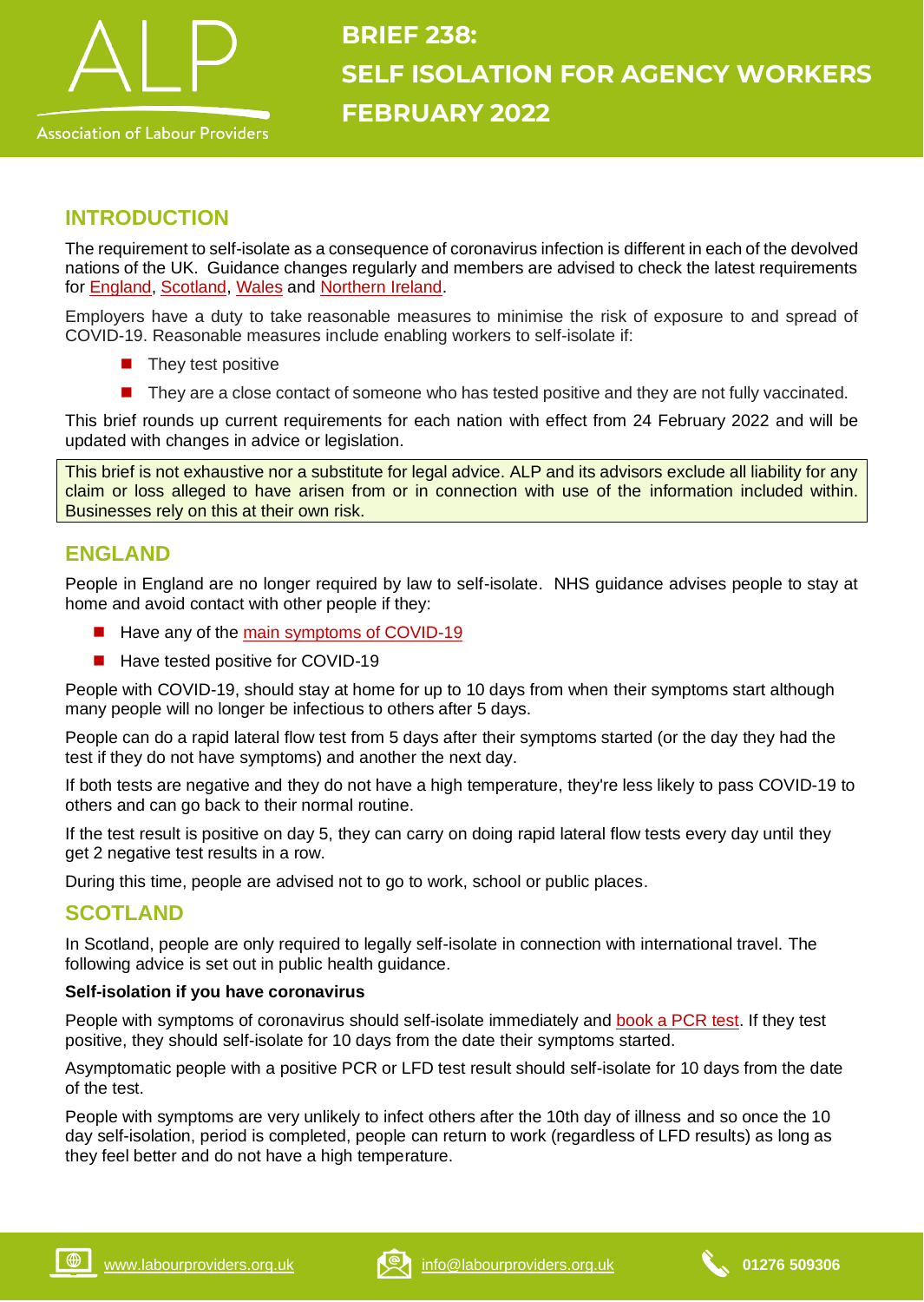

#### **Ending self-isolation early**

People may end self-isolation early if they have 2 negative LFD test results in a row from day 6 onwards, taken 24 hours apart. For example, a negative LFD test result on day 6 and 7, day 7 and 8, or day 8 and 9 as long as they do not have a high temperature and follow the guidance for staying safe when they've ended self-isolation.

This guidance applies regardless of age, vaccination status or previous infection.

People who continue to test positive on LFD tests, or choose not to take LFD tests to end self-isolation early, can return to work and their usual activities on the 11th day after symptoms started, as long as they feel better and do not have a high temperature.

### **WALES**

People in Wales are legally required to self-isolate on notification of a positive test result. A fixed penalty notice of up to £1,920 can be issued for breaches along with prosecution which can lead to an unlimited fine.

People with any of the main symptoms of COVID-19, must self-isolate and [book a PCR test](https://gov.wales/get-tested-coronavirus-covid-19) as soon as possible.

People who have had a positive Lateral Flow Test (LFT), should [report the result.](https://www.gov.uk/report-covid19-result) They are no longer required to book a follow-up PCR test unless:

- They have been advised to take a PCR test because they are in a clinically vulnerable group who may need early access to treatment.
- They have been advised to do so as part of a research or surveillance programme.

Self-isolation is for a minimum of 5 full days, with day 1 being the day after symptoms started or the day after a positive test (whichever is earlier).

In common with the guidance for Scotland, LFT's may be taken from day 5 and people may leave selfisolation after 2 negative LFT's on consecutive days. This means that the earliest people may leave selfisolation is on day 6. If an LFT test is positive, people should continue taking daily tests until there are two negative daily tests in a row, or until day 10 – whichever is sooner.

People may leave self-isolation on day 10, irrespective of LFT results, but should continue to self isolate if they have a high temperature or feel unwell.

#### **Close contacts**

Unvaccinated adults who are notified by a contact tracer that they are a close contact of someone who has tested positive for COVID-19:

- Must self-isolate for 10 days. Day 1 is the day they were last in contact with the person who tested positive for COVID-19.
- Take a LFT test on day 2 and day 8 if the result is positive, people must self-isolate for at least 5 full days starting from the date the LFT test was taken and [report the result](https://www.gov.uk/report-covid19-result)
- Must continue to self-isolate even if the tests are negative

People who are not able to be vaccinated for a clinical reason, must self-isolate for 10 days, even if their LFT is negative.

Fully vaccinated adults do not need to self-isolate if identified as a close contact but should take a daily LFT (unless exempt for medical reasons) before they leave the house for the first time each day and *[report all](https://www.gov.uk/report-covid19-result)  [tests results on GOV.UK](https://www.gov.uk/report-covid19-result)* even if negative or void. Tests should be continued for for 7 full days after they were told they have been a contact, or until 10 days since the last contact with the person who tested positive for COVID-19 if this is earlier.